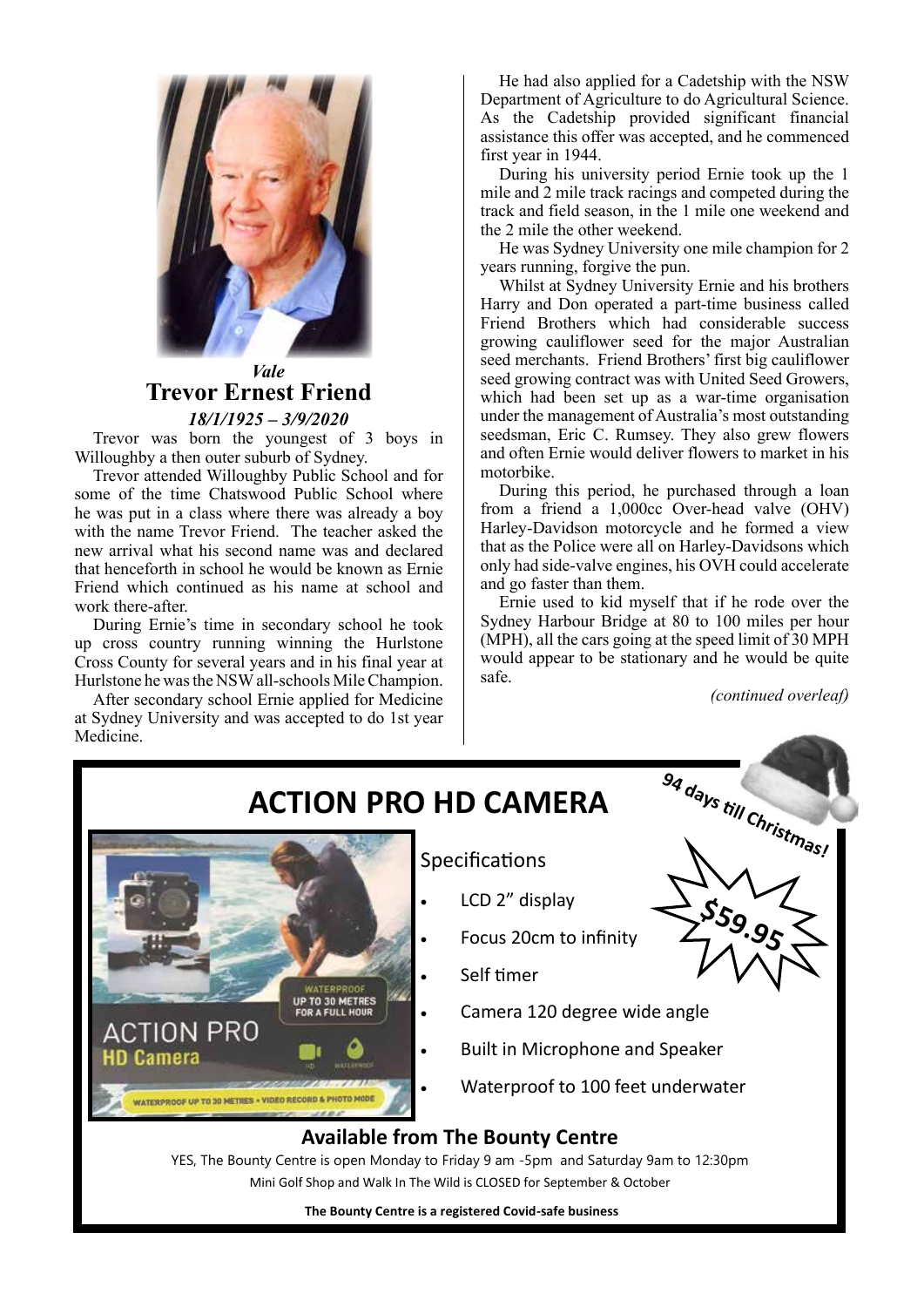### *Trevor Ernest Friend - continued*

In 1949 Ernie was appointed as an Agronomist in In 1949 Ernie was appointed as an Agronomist in<br>the Division of Plant Industry of the NSW Dept. of<br>Agriculture at its Head Office in Sydney. Ernie was Agriculture at its Head Office in Sydney. Ernie was given special responsibility for Seed Certification work, including Bean Seed Certification which was carried out on the south coast of NSW, requiring detailed crop inspections around Moruya, Bodalla, Eurobodalla, Narooma, Cobargo and Bega.

robodana, Narooma, Cobargo and Bega.<br>Ernie was also in charge of Potato Seed Certification throughout NSW, and the organisation of district potato trials testing potential new varieties.

In 1955 Ernie transferred from the NSW Department of Agriculture to the Commonwealth Department of Territories as Agricultural Officer for Norfolk Island, with the main responsibility being the operation of the Bean Seed Certification Scheme and the general management of the bean seed industry which at that time was the main source of income for Norfolk Island. As Agricultural Officer he was also responsible for all plant and animal quarantine work. He was always keen to let people know that he lived in No11 Quality Row for some of his time in those early years.

Soon after taking up duty on Norfolk Island, Ernie found that a lot of the cultivation on the farms was being done by rotary hoeing contractors, and that the repeated use of rotary hoes was damaging the soil structure and producing bad sub-surface hard pans. He persuaded the Administrator, Brigadier Hugh Boyd Norman, to purchase a diesel Ferguson tractor with a disc plough and, operated by Agriculture Section staff, to do contract ploughing for the bean seed growers at the cost of one pound per hour.

By setting up a properly equipped seed testing laboratory thus enhancing the confidence that the Australian seed merchants had in Norfolk Island as a source of high quality disease free bean seed Ernie was able to get the seed merchants to adopt a scheme of early payment as soon as the growers delivered their seed to the Administration Bean Shed and it passed the germination test. This was a great advantage to the growers as they previously had to wait for payment until the seed was shipped to Sydney and it passed the merchant's own germination tests.

During this time on Norfolk Ernie met Katherine Adams, through Katherine's brother Bill (Billy Pumper). They were married in Sydney a few years later.

Ernie's children are, from his first marriage, Brian and Michael and from his second marriage (to Katherine) Kim, Robert and Garry (twins), Stuart and Karen.

In 1960 the Department of Territories offered Ernie Friend a transfer to an Agronomist position in New Guinea, but as they did not have married accommodation available there this offer was declined, and an alternative offer of a transfer to Darwin with a new house at Nightcliff was accepted. Ernie worked at Berrimah Research Station, Darwin, N.T. as horticultural research agronomist.

In 1963 Ernie transferred to the Division of Land Research and Regional Survey of CSIRO. He was appointed as the Farm Manager at Coastal Plains Research Station, Humpty Doo. Ernie's research program involved the integration of cattle grazing on rice stubbles after harvesting the grain, and the introduction of legumes to improve the quality of the rice regrowth grazing.

In 1966 Ernie Friend was appointed Senior Agronomist in charge of Research Stations and Extension Work in the Agriculture Branch of the N.T. Administration.

In 1969 Ernie had become very enthusiastic about the enormous increases in beef cattle productivity proven by CSIRO research at Katherine. His liaison with the fertilizer company resulted in him being appointed Zone Agronomist and Zone Manager for the N.T. and Northern Western Australia for ACF & Shirley's Fertilizers Ltd. which subsequently took over Austral-Pacific Fertilizers Ltd and the combined operations became Consolidated Fertilizers Ltd (now Incitec Ltd).

During this period Ernie found another love and that was flying as a friend of his who owned a light aircraft used to let him fly when they travelled together throughout the Northern Territory.

*(continued overleaf)*

# *HEAD FOR THE SHED* Norfolk Island Men's Shed Inc

*Come and join us at the top of The Village on Wednesday afternoons from 1-3pm.*

## **Want to help with community or individual projects?**

Steve is your man to help yo with your skills. or do you just want to pop in ad relax, play cards, have a cuppa and a chat?... see you there.

Ring Bruce on 53058 or Paul on 23431 for more information on what's happening at the Men's Shed









In A' Stik